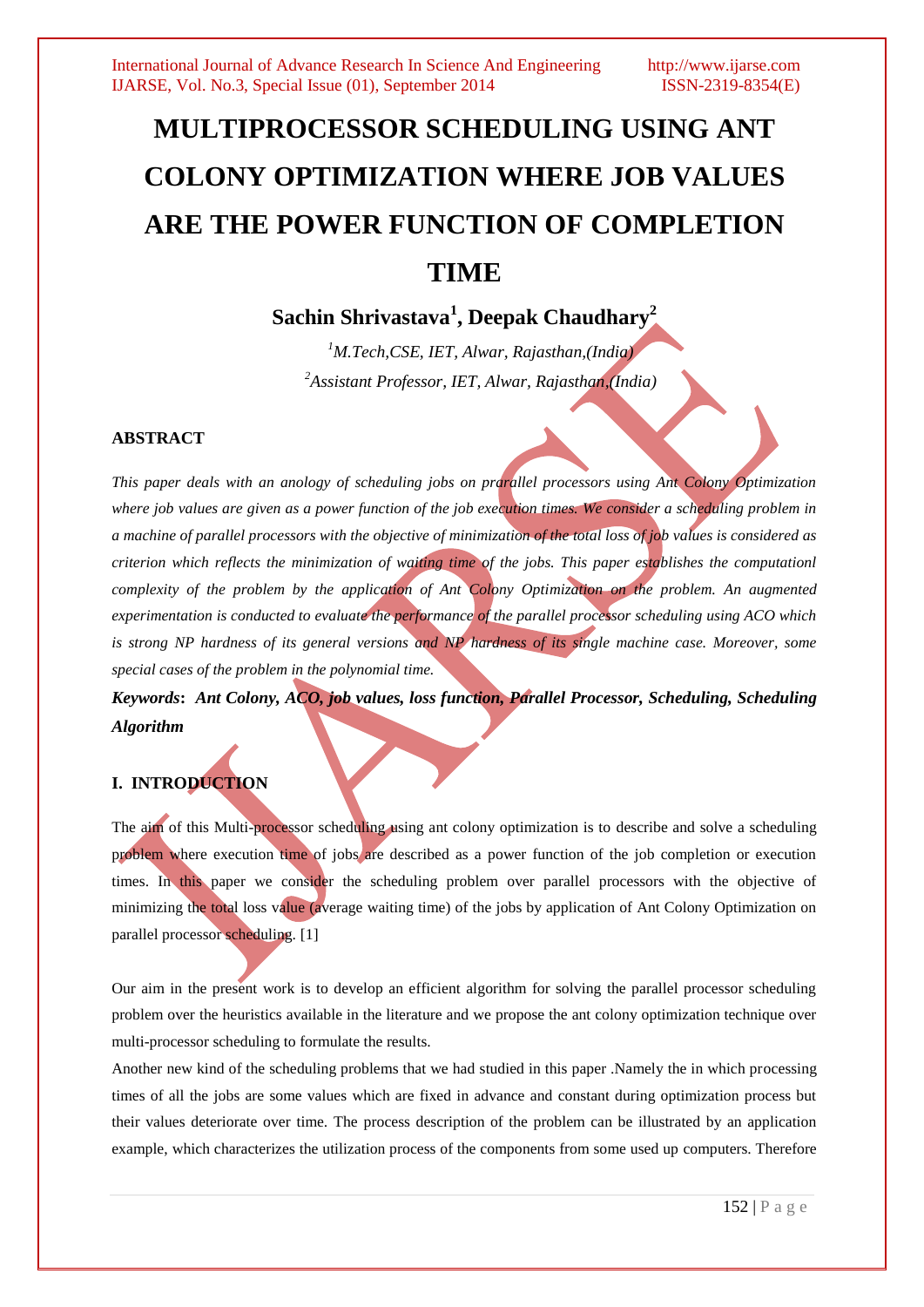there is given a set of some used up computer which cannot be used anymore because their further utilization is connected with a high risk of a breakdown.

There are some applications which require faster processors or simply of their components are already broken. However some of their components (e.g monitors, floppy disks drives, network drives ,) can be utilized as a spare parts in some other computers. Thus the problem of disassembling computers into their components appears nearest can be shown that the values of the computer component decreases over time as a power function of the speed of this different for the particular component .In disassembling process we are interested in the component values which are determined at the moments at they are available for utilization . The component is ready to be used after it is completely removed from one computer and its proper functionality is confirmed. Thus the order in which the computer will be disassembled has a significant influenced on the total profit, i.e. the sum of the component values. Therefore, maximization of the total component value is considered as an optimization criterion [2]

# **II LITRATURE SURVEY**

The single machine scheduling problem with constant setup times has been well covered in the literature. Koulamas [1994] presents a review of the total tardiness minimization problem and also points out that various approaches are available for the single machine problem. He proposes the classification of the proposed methods as *optimal* or *heuristic*. The first class includes dynamic programming, branch and bound and hybrids including both dynamic as well as branch & bound. The author points out that dynamic programming algorithm are superior and most efficient method was proposed by Potts & Van Wassenhove [1982]. The class of heuristic methods can be further broken down to sub-classes including constructive algorithms, local search methods and decomposition methods. Results indicate that local search and decomposition approaches are generally more effective than construction heuristics.[3]

Two main theoretical models must be pointed out that concerned to the single machine scheduling tardinessminimization problem. Emmons [1969] developed the dominance condition and several authors [Lawler, 1977] [Potts & Van Wassenhove, 1982] wrote on the subject of the decomposition principles. These contributions bring the development of optimal solution procedures but they also inspired the construction of various heuristics [Della Croce et al., 1998].

In addition to the characteristics of sequence dependent algorithms, heuristics increases the complexity of the problem when provides the solution to minimize the total tardiness on a single machine. This characteristic invalidates the supremacy principle as well as the decomposition principle [Rubin & Ragatz, 1995]. Du & Leung [1990] seem to have been the first to show that this problem is NP-hard.[4]

From a practical point of view, many industrial situations require the explicit consideration of setups and the development of appropriate scheduling tools. Previous authors have described cases highlighting this situation. Pinedo [1995] describes the situation of a manufacturing plant making paper bags where setups are required when the type of bag changes. The duration of a setup depends on the similarity of the bags made in the preceding lot. A similar situation was observed in the plastics industry by Das et al. [1995] and Franca et al. [1996]. The printing industry also has setups that are sequence dependent because various cleaning operations were required when the print colors are changed [Conway et al., 1967]. The aluminum industry has casting operations where setups, mainly affecting the holding furnaces, are required between the castings of different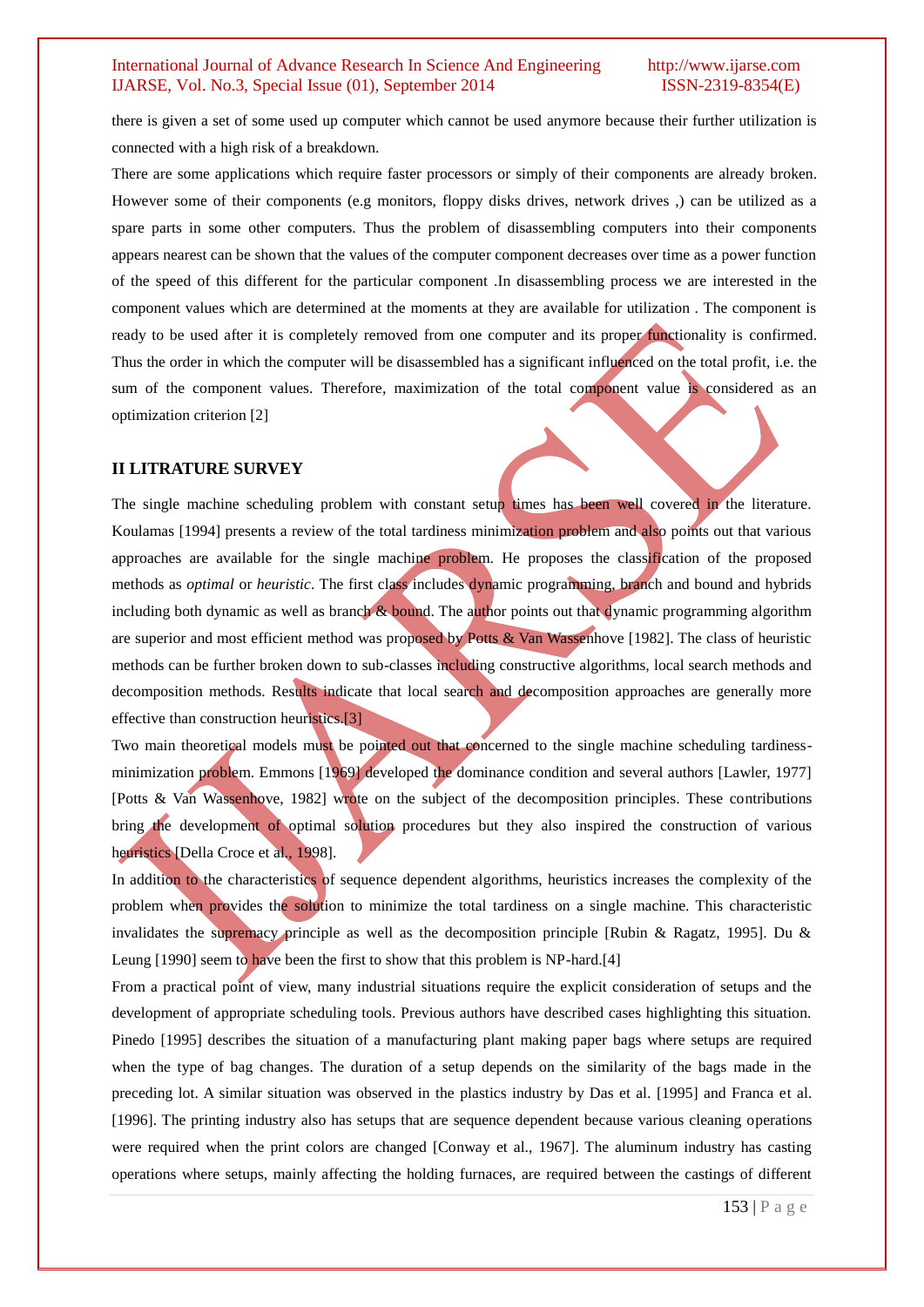alloys [Gravel et al, 2000]. The textile, pharmaceutical, chemical and metallurgical industries present other practical examples where sequence dependent setups are frequently observed.

Despite the copious literature in scheduling, it was only in 1999 that two reviews of problems with sequence dependent setups were published [Allahverdi et al., 1999] [Yang & Liao, 1999]. These authors have proposed different classifications of the field but arrive at similar conclusions. Allahverdi et al. [1999] point out gaps in existing research, including in the underlying theoretical underpinnings and in the treatment of multiple objectives. The general conclusion of this review is that scheduling where sequence dependent setups are required is a fertile area for further research. Yang & Liao [1999] observe that there are few comparisons of the solution methods developed for this problem. They make the same observation concerning the applications of the various methods available in practical situations.[2]

The literature shows [Allahverdi et al., 1999] that while many industrial applications have sequence dependent setups, few papers have treated this characteristic in combination with the objective of meeting delivery dates. Few authors have treated the problem described in the previous section. Among these Ragatz [1993] proposed a branch and bound algorithm for the exact solution of smaller problems. A genetic algorithm and a local improvement method were proposed by Rubin & Ragatz [1995] while Tan & Narasimhan [1997] tackle this same problem through simulated annealing. Finally Tan et al. [2000] present a comparison of these four approaches and conclude, following a statistical analysis, that the local improvement method offers better performance than simulated annealing, which is turn better than branch and bound.

In this comparison, the genetic algorithm had the worst performance. The authors propose an ant colony optimization (ACO) algorithm for the solution of the single machine scheduling problem with sequence dependent setups. This industrial scheduling problem from the aluminum industry consists in the scheduling of a set of released jobs on a casting rig and has been formulated as a single machine with sequence dependent setups and multiple objectives. We found the basic ACO to be effective in terms of solution quality and that it had relatively low computation times [Gravel et al., 2001]. In this paper, we report on the addition of extensions to the basic algorithm and on numerical experiments that compare our results to those found using other metaheuristics.

# **III SCHEDULING**

A schedule is a tangible plan or document, such as a bus or a class schedule. A schedule usually tells us when things are supposed to happen; it shows us a plan for the timing of certain activities and answers the question, "If all goes well, when will a particular event take place?"

The aim of this scheduling is to describe and solve a scheduling problem where jobs values (or losses of jobs values) changes during their execution and are described as a power function of the job completion times. [3] In this paper the multiprocessor scheduling with job values depending on completion time using ant colony optimization is studied. Furthermore, in order to improve the performance of the system, increase the revenue and reduce processing times of deteriorating jobs, we have used job selection and pheromone update formula.

#### **3.1 Notations**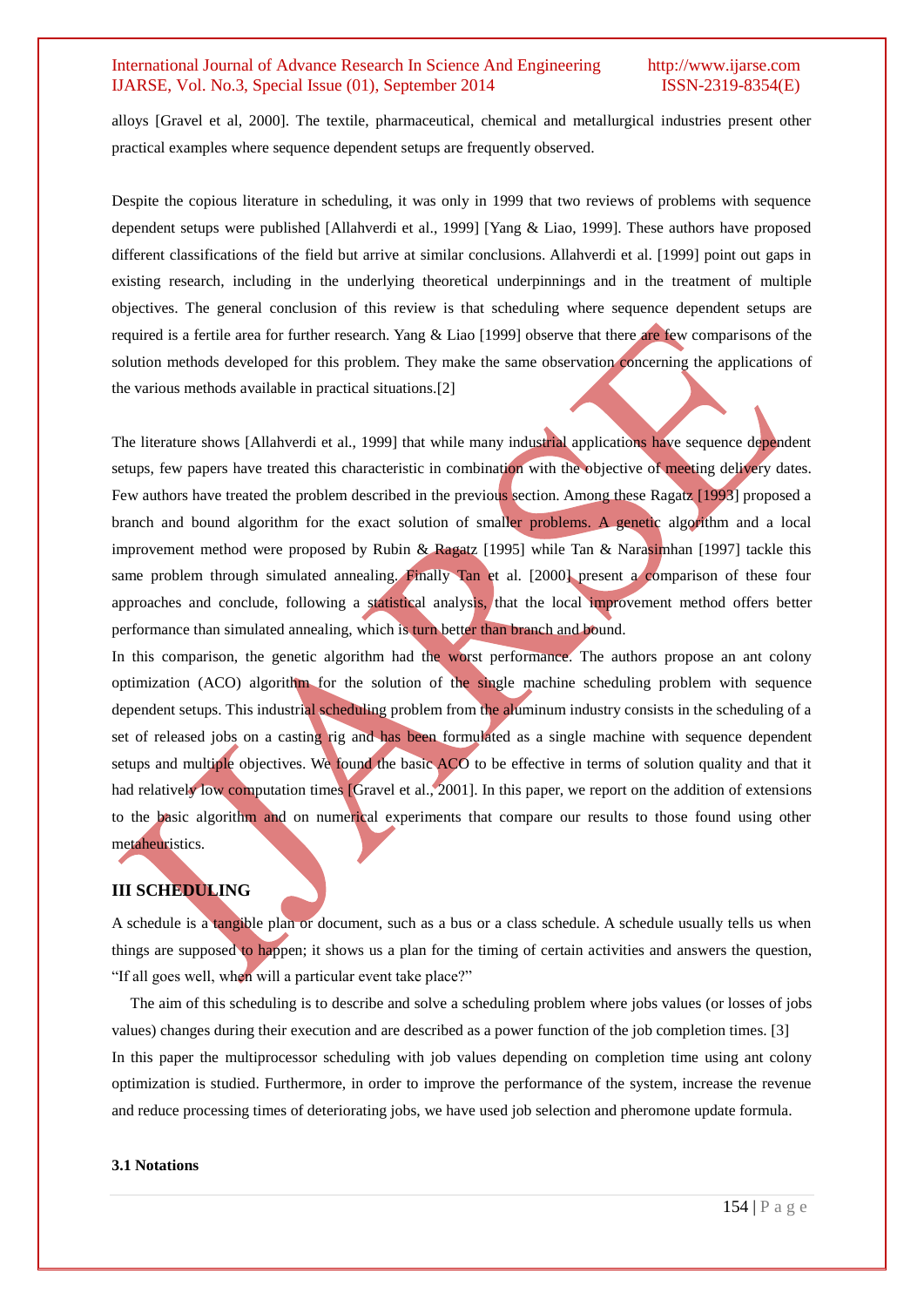Regardless of its nature, every scheduling problem S can be formulated as a quadruple,  $S = (J, M, P, L)$ , where J is a set of non preemptive jobs immediately available for processing time 0. M is a set of identical parallel machines entities that will perform the available jobs. P is the processing time of the job, where pj >0 and L is the loss function as  $l$ j(t) describing the loss of its value at time t. [4]

Processing time (pij) - The pij represents the processing time of job j on machine i. The subscript i is omitted if the processing time of job j does not depend on the machine or if job j is only to be processed on one given machine.

Exponential loss rate (aj)-This is the loss rate denoted by the aj, aj>0 and it is associated with the job ji performing on machine M.

Proportional loss rate (wj)-This is another loss rate denoted by the wj, wj $>0$  and associated with the job ji performing on machine M.

Loss function  $(lj(t))$ -This is loss rate function characterizing the loss of its value at time t. The loss rate function is a non decreasing power function of time. Morever the loss rate is calculated only at the completion time Cj Three basic pieces of information that help to describe jobs in the single-machine case are:

- Processing time (pj) the amount of processing required by job j
- Exponential loss rate (aj) the exponential loss rate of  $i$ ob  $j$
- Proportional loss rate  $(wj)$ The proportional loss rate of job j
- Completion time  $(C<sub>i</sub>)$  The time at which the processing of job j is finished.

#### **3.2 Scheduling Algorithm and its Complexity Theory**

A useful perspective on the relation of scheduling problems and their solution techniques comes from developments in a branch of computer science known as complexity theory. The notion of complexity refers to the computing effort required by a solution algorithm. Computing effort is described by order-of-magnitude notation. For example, suppose we use a particular algorithm to solve a problem of size n. (Technically, n denotes the amount of information needed to specify the problem.) The number of computations required by the algorithm is typically bounded from above by a function of n. If the order of magnitude of this function is polynomial, as n gets large, then we say the algorithm is polynomial. For instance, if the function has order of magnitude n2, denoted  $O(n2)$ , then the algorithm is polynomial. On the other hand, if the function is  $O(2n)$ , then the algorithm is non polynomial (in this case, exponential). Other things being equal, we prefer to use a polynomial algorithm because as n grows large, polynomial algorithms are ultimately faster. [5]

# **IV RELATED WORK**

The paper deals with the problem of scheduling jobs on multi-processors of similar type, where job values are taken as power function of the job execution times. Minimization of the total loss of job values is considered as criterion. This paper establishes the computational complexity of the problem of strong NP hardness of its general versions and NP hardness of the single machine case. Moreover, some special cases of the problem in the polynomial time. Finally the paper constructs and experimentally test ant colony optimization algorithm along with some elimination properties improving its efficiency. In order to solve the significant real life problems like single machine scheduling tardinessminimization problem, sequence independent scheduling using ant colony optimization is proposed. Besides ants' activity, ant colony optimization algorithm includes two more procedures: pheromone trail evaporation and daemon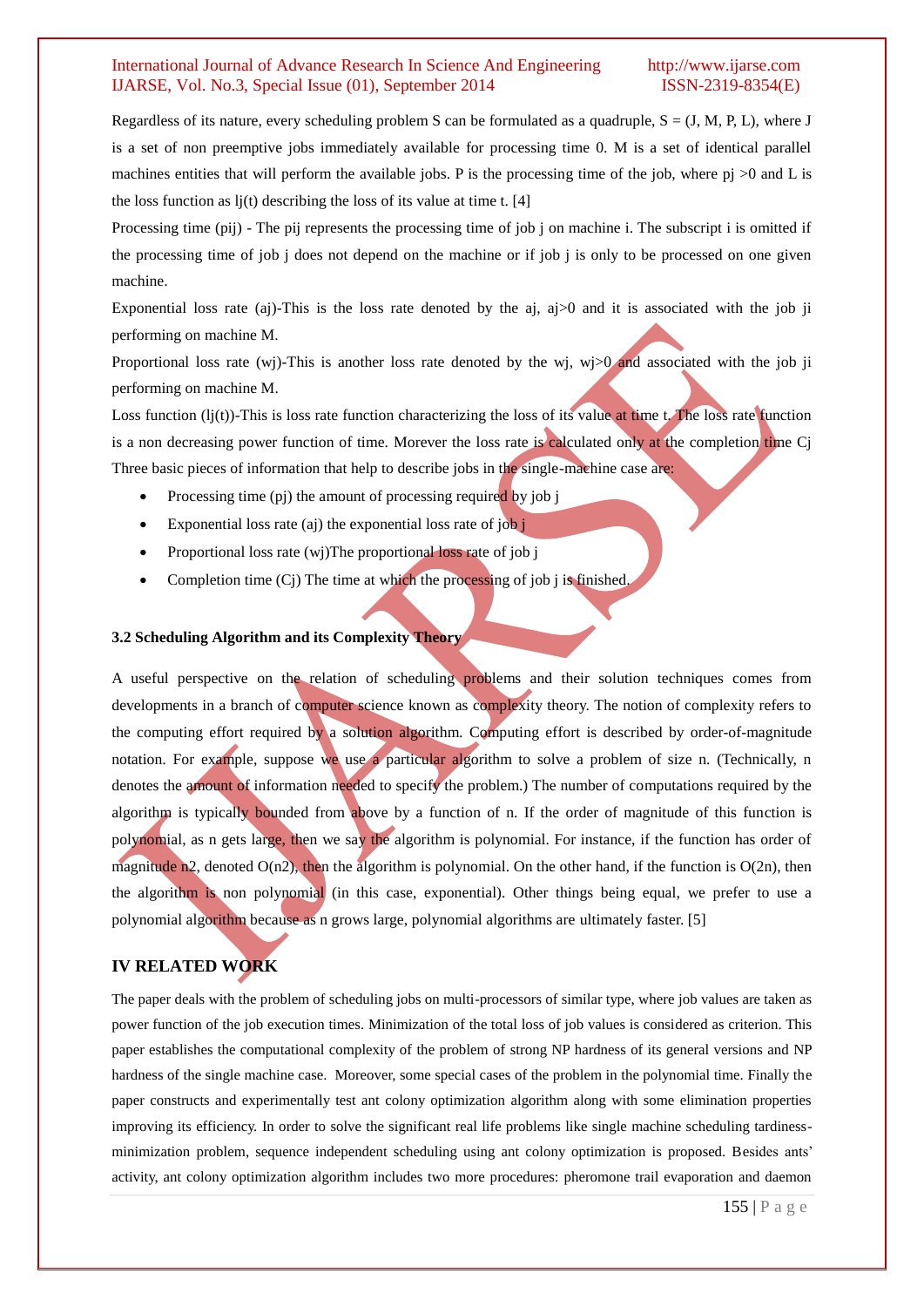actions. In order to solve the general version of the problem, we also construct and experimentally test a number of heuristic algorithms and mathematically define the comparison between various heuristics & ant colony optimization algorithm.

#### **4.1 Mathematical Formulation**

There are given a set of m identical parallel machines  $M = \{M1, \ldots, Mm\}$  and a set of n independent and non preemptive jobs  $J = \{J1, \ldots, Jn\}$  that are immediately available for processing at time  $t = 0$ . Each job Ji  $\epsilon$  J is characterized by its processing time  $pi>0$  and a loss function  $l<sub>i</sub>(t)$  which characterize the loss of its value at time t. The loss function is given by non decreasing power function of time.

$$
Lj(t) = wjt^{aj}
$$
\n
$$
TLV(II) = \sum_{i=1}^{m} \sum_{j=1}^{n} l_{\pi_{i(j)}}(C_{\pi_{i(j)}}) = \sum_{i=1}^{m} \sum_{j=1}^{n_{i}} w_{\pi_{i(j)}} C_{\pi_{i(j)}}^{C\Theta_{\pi_{i(j)}}} \to \min
$$
\n(1)

The decrease of the computer components values can be calculated by the following time function v(t) = $\omega t^a$ , where the values of  $\alpha$  and  $\omega$  are experimentally calculated for various type of the processors, random access memory, hard disks ,monitors etc.Therefore the values of the computer components decrease fast at the beginning when the components are quite new, and the values decrease slowly when the component are quite old. Thus such situation can be also represented by the scheduling problem considered in the present paper as follows. The value vj(t) of job Jj decreases over time and can be decreased by the following expression.

$$
Vj(t) = v_j^0 - l_j(t) = v_j^0 - wj t^{ai}
$$
 (2)

Where,  $v_j^0$  >0 is its initial value (since  $I_j(0)$  and  $a_j \in (0,1)$  (the function  $v_j(t)$  is convex for the concave function  $I_j(t)$  given by Expression. The specific values of  $v_j^0$ ,  $w_j$  and  $a_j$  for particular components can be obtained experimentally, taking into account the appropriate values of  $\omega$  and  $\alpha$ . In such a case, we can also assume that the job values  $v_i(t)$  is positive at any moment t of the optimization process.

Thus, the following condition should be satisfied

 $v_j(t) = v_j^{0}$ - w<sub>i</sub>t<sup>aj</sup>>0 for t belongs  $[0, \sum_{j=1}^n p_j]$ .

The problem is to find such a solution  $\pi$  that the sum of job values calculated at their completion times is maximal, i.e,

$$
(\sum_{i=1}^{m} \sum_{j=1}^{n_i} w_{\pi_{i(j)}} (C_{\pi_{i(j)}})
$$
\n(3)

$$
=\hspace*{-1ex}\sum_{i=1}^{m} \sum_{j=1}^{n_i} \hspace*{-1ex}v^0_{\overline{\pi}_{i\setminus n}}\hspace*{-1ex}\sum_{i=1}^{m} \hspace*{-1ex}\sum_{j=1}^{n_i} \hspace*{-1ex}1_{\pi_{i(j)}}(C_{\pi_{i(j)}}))\to \hspace*{-1ex}\max,
$$

Since,  $\sum_{i=1}^{m} \sum_{i=1}^{n_i} v_i^0$  is constant, thus, maximization of the sum of job values is equivalent to minimization of the total loss of jobs values present in the system.

# **V ALGORITHM FOR PARALLEL PROCESSOR SCHEDULING**

In this problem we have given a set of m identical parallel machines and a set of n independent and nonpreemptive jobs immediately available for processing at time  $0$ . Each job  $J<sub>J</sub>$  is belongs to J charcterised by its processing time and a loss function.

Firstly we assign the jobs to the machines according to their processing time. The job j having the minimum processing time is assigned to the first machine and as goes on. The number of jobs and number of machines are randomly generated by the user and we generate the sequence number with processing time.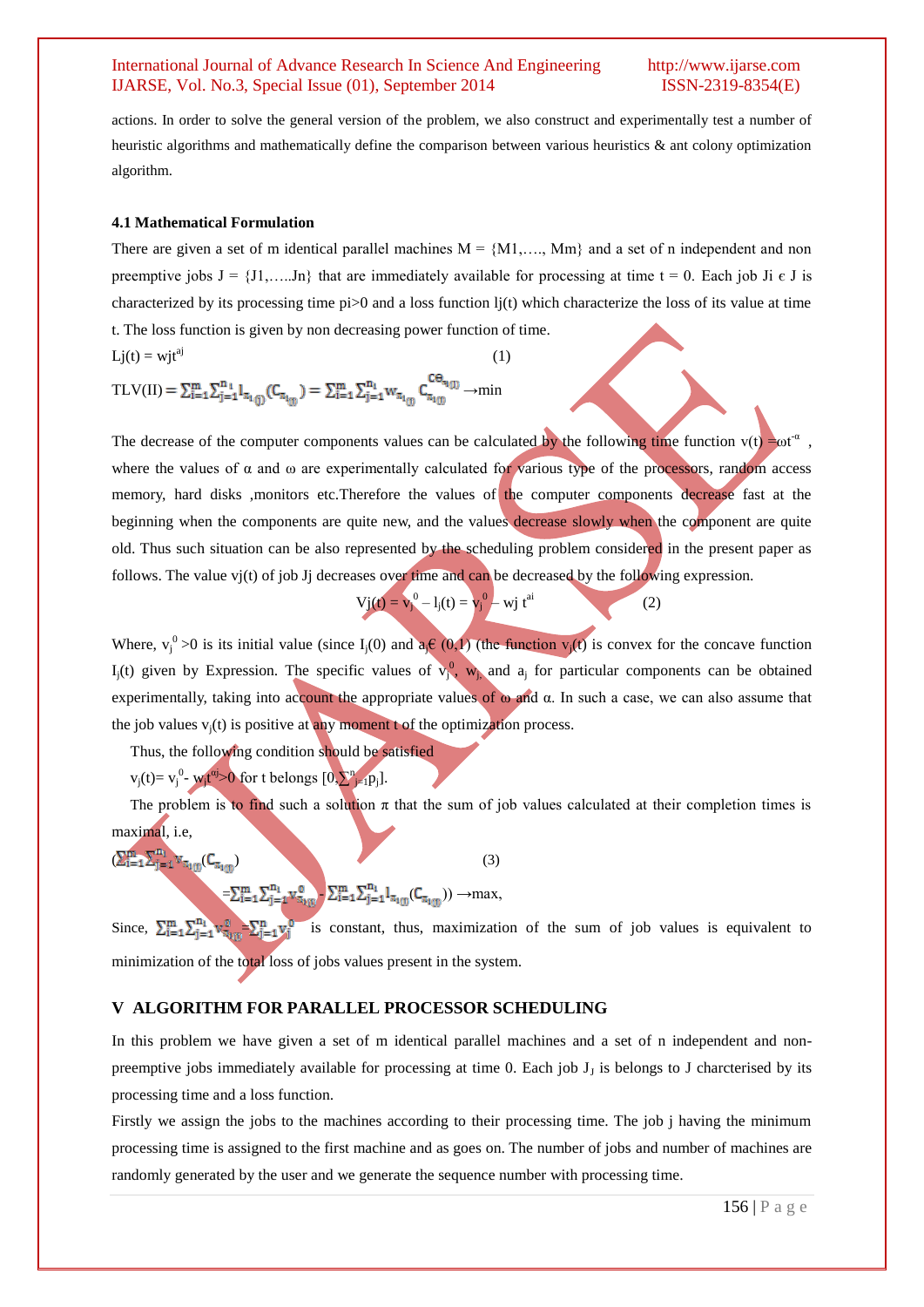Secondly we generate another sequence number by assigning the jobs to the machines on the basis of their loss function. The loss function is denoted by  $l_i(t)$  characterizing the loss of its value at time 0. The loss function is denoted by non decreasing power function.[6]

For this section we describe the most efficient algorithms and the result of the performed experimentally analysis.All the algorithms A1LST-A3LST are based on the list strategy but they use three different priority dispatching rules to obtain an order of jobs in an input list. [7]

# **5.1 Algorithm A1LST**

Step 1 Construct the list of jobs L, according to the algorithm Al, i  $\in \{1, 2, 3\}$ . Algorithm A1 and A2 construct solutions by sequencing all the jobs in the non increasing order of  $a_j$  and  $(a_j, w_j/p_j)$ respectively).

# **Algorithm A3LST**

Step1. Set  $\pi = 0$ , U= {1…, n} and C= $\Sigma_{i} = p_{i}$ .

Step2. Find a job j $\in$  U with the minimal value of w<sub>j</sub>C<sup>j</sup> and move it from U at the beginning of  $\pi$ . Set C = C – p<sub>j</sub>. Step3. If U  $\neq$ 0 then go to step 2 the job order is given by  $\pi$ .

The computational complexity of algorithm  $\overrightarrow{A1}$  and  $\overrightarrow{A2}$  is equl to O(nlogn), while the complexity of algorithm A3 is equal to  $O(n^2)$ . Finally in order to improve the job sequence on the machines the following procedure is launched when the jobs are scheduled. [8] [9]

# **5.1.1 Algorithm Doubleswap**

In this paper we apply double swap to all the above mentioned algorithms, i.e. AILST-A3LST as per following rules & notations. Preliminary tests showed that DoubleSwap procedure do not improve the schedules in all cases. Thus, in the sequel we will add a suffix  $H^*+DS$  to the name of the algorithm which uses DoubleSwap. On the other hand, algorithm A2 without DoubleSwap is completely inefficient and we will not consider it as an efficient algorithm. Hence, we will consider five heuristic algorithms: A1LST, A1LST+DS, A2LST+DS with the computational complexity equal to O(nlogn) and A3LST, A3LST+DS with the computational complexity  $O(n2)$ .[5][19]

**Step1:** For j=1,...,n-1 swap jobs in positions j and j+1 if  $\mathbf{l}_{\pi_{i(j)}}(C_{\pi_{i(j)}})+\mathbf{l}_{\pi_{i(j+1)}}(C_{\pi_{i(j+1)}})$  (4)

 $>$ **l**<sub> $\pi_{1(1+1)}$ </sub> (**C**<sub> $\pi_{1(1-1)}$ </sub> + **P**<sub> $\pi_{1(1+1)}$ )+**l**<sub> $\pi_{1(1)}$ </sub> (**C**<sub> $\pi_{1(1+1)}$ )</sub></sub>

**Step2:** For j=n,....,2 swap jobs in positions j and j-1 if  $\mathbf{l}_{\pi_{1(1)}}$  ( $\mathbf{C}_{\pi_{1(1)}}$ )+ $\mathbf{l}_{\pi_{1(1-1)}}$  ( $\mathbf{C}_{\pi_{1(1-1)}}$ ) (5)

 $>$ **l**<sub> $\pi_{(0-1)}$ </sub> ( $C_{\pi_{(0)}}$ ) +**l**<sub> $\pi_{(0)}$ </sub> ( $C_{\pi_{(0-2)}}$ +**P**<sub> $\pi_{(0)}$ )</sub>

157 | P a g e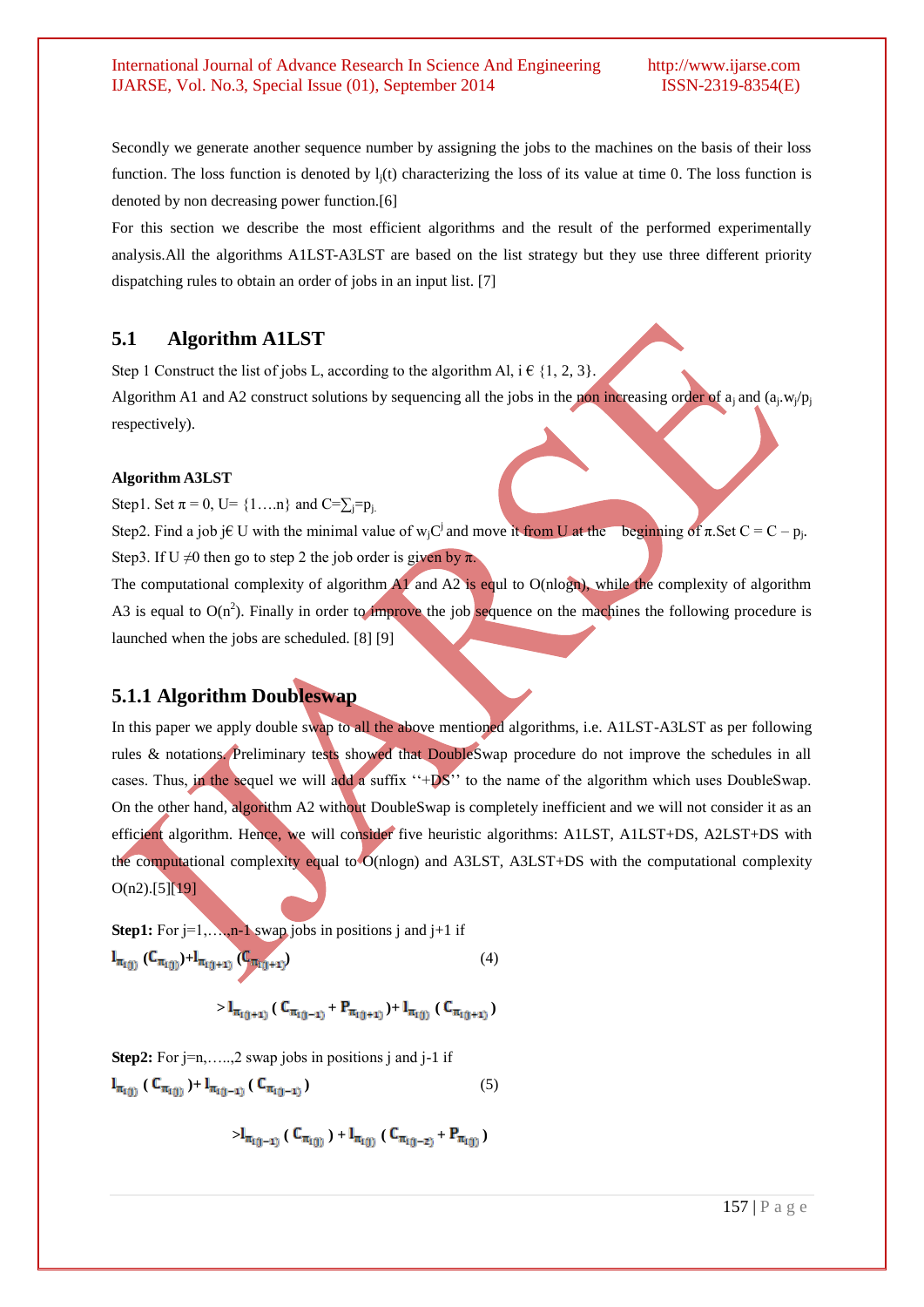# **VI ANT ALGORITHM**

The ant colony optimisation meta-heuristic (ACO) was first described by Marco Dorigo in his PhD thesis, and was initially applied to the travelling salesman problem(TSP). It has since been applied to many other combinatorial optimisation problems, as well as other tough problems. It is inspired by the abilities of real ants to find the shortest path between their nest and a food source. Ant algorithm is a biological inspiration, and describes the mechanisms the approach uses to find good solutions to tough problems.[9]

# **6.1 Algorithm used in ACO**

There is a pool of jobs having constant processing time (prt<sub>i</sub>) and initial job value  $(C_i)$  but varying deterioration (dj) depending on completion time of the jobs. The algorithm for parallel processor scheduling using Ant Colony Optimization may be represented as follows:

Step1. Initialize the pheromone ph<sub>i,i</sub> with initial pheromone value( $tan0/\tau_0$ ). Pheromone ph<sub>i,i</sub> is accumulated between jobs and the deterioration interval. [10]

Step2. All ants start making its tour.

2a) Ants select a job first. Selection of job depends on two parameter- (1) processing time and (2) next deterioration, which is drive by a probability distribution function. Job j is selected for deterioration interval i according to formula [11]

 $j=$  max (phj, i \* d<sub>i</sub><sup>1/2</sup>/prt<sub>j</sub>) if  $q < q_0$ . j=p(j)=( ph<sub>j,i</sub> \* d<sub>i</sub><sup>1/2</sup>/prt<sub>j</sub> ) /  $\sum$ ( ph<sub>j,i</sub> \* d<sub>i</sub><sup>1/2</sup>/prt<sub>j</sub>) **otherwise** Where,  $d_i$ =deterioration value for interval i (6) prt<sub>i</sub> = processing time for job j

2b) Ants select a processor (p) for selected job (j) according to formula

$$
p = \max[\ (t_{pc} - t_{pi-1})/(t_{pi} - t_{pi-1})/i_p]
$$

Where,  $t_{\text{bc}}$  =completion time on processor p  $t_{pi}$  end point of interval i for processor p  $i_p$ = interval for processor p

2c) Update the pheromone (local updation)  $ph_{j,pi} = (1-ρ)*ph_{j,pi} + ρ*τ_0$ 

2d) Repeat steps '2a' thtough '2c' for all jobs.

Step3. Select the best tour among tours of all ants.

3a) Best tour with maximum job value is selected.

3b) Update the pheromone (global updation)

ph<sub>i</sub> $=(1-\alpha)^*$  ph<sub>i</sub> $+\alpha$ <sup>\*</sup>(i/D)

where,  $D=$  total deterioration in best tour

Repeat steps 1 to 3 for each iteration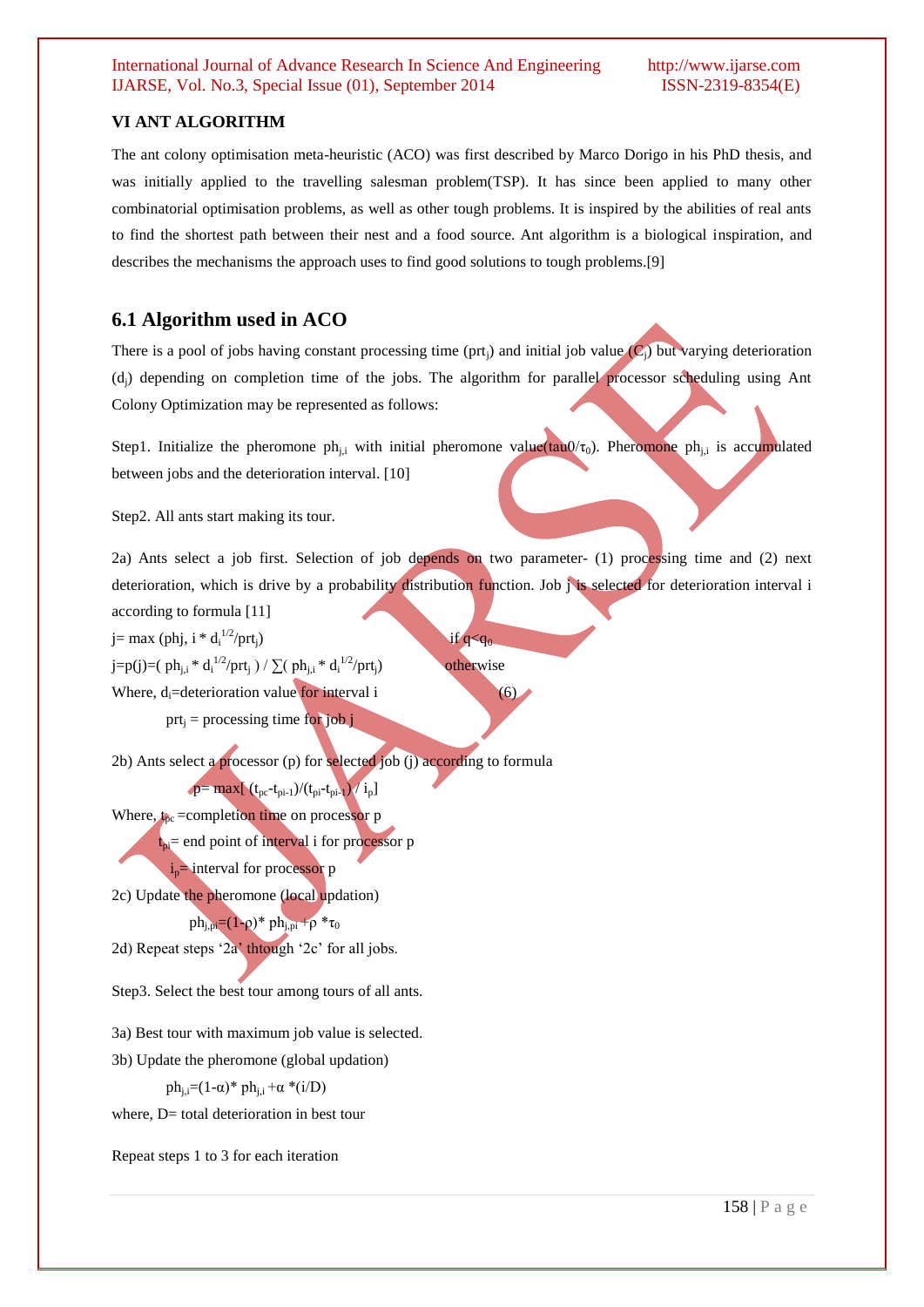# **6.2 Steps for Solve the problem by ACO**

The basic steps, which are to be followed for solving the problem by ACO, are as follows [12]

- Represent the problem in the form of set of components and transitions, or by a set of weighted graphs, on which ants can build solutions.
- Define the meaning of the pheromone trail.
- Define the heuristic preference for the ant while constructing a solution.
- If possible implement a efficient local search algorithm for the problem to be solved.
- Choose a specific ACO algorithm and apply to problem being solved.
- Tune the parameter of the ACO algorithm.

# **6.3 Ant System**

Ant System is the first ACO algorithm proposed in the literature. Its main characteristic is that at every iteration the pheromone values are updated by all the 'm' ants that built a solution in the iteration itself. The pheromone  $\tau_{ii}$ , associated with the edge joining cities i and j, is updated as follows:[13]

$$
\tau_{ij} \leftarrow (1 \cdot \rho), \tau_{ij} + \sum_{k=1}^m \Delta_{ij}^k
$$

where  $\rho$  is the evaporation rate, m is the number of ants, and  $\Delta \tau^k_{ij}$  is the quantity of pheromone laid on edge (i, j) by ant k:

$$
\Delta\tau_{ij}^k \ = \Big\{ \begin{array}{ll} \text{Q}/L_k & \text{if any $k$ used edge $(i,j)$ in its tour,} \\ 0 & \end{array} \Big\}
$$

Where, Q is a constant, and  $L_k$  is the length of the tour constructed by ant k. In the construction of a solution, ants select the city to be visited through a stochastic mechanism. When ant 'k' is in city i and has so far constructed the partial solution  $s^p$ , the probability of going to city j is given by

$$
p_{ij}^k = \left\{ \begin{matrix} \sum \frac{c_{ij}^n \mathbb{Z}_{ij}^p}{i,1 \in \mathbb{N}(\mathbb{I}\mathcal{P}_{ij}^n, \mathbb{Z}_{ij}^p)} & \text{if } c_{ij} \in N(\mathcal{S}^p) \\ 0 & \text{otherwise} \end{matrix} \right. \tag{7}
$$

where  $N(s^p)$  is the set of feasible components i.e., edges (i,l) where l is a city not yet visited by the ant k. The parameters α and β control the relative importance of the pheromone versus the heuristic information  $η_{ii}$ , which is given by:

 $\eta_{ii} = 1/d_{ii}$ , where  $d_{ii}$  is the distance between cities i and j. [14]

# **6.3.1 MIN-MAX Ant System (MMAS)**

This algorithm is an improvement over the original Ant System. Its characterizing elements are that only the best ant updates the pheromone trails and that the value of the pheromone is bound. The pheromone update is implemented as follows: [20]

$$
\tau_{ij} \leftarrow \left[ (i-\rho), \tau_{ij} + \Delta \tau_{ij}^{\text{best}} \right]_{\tau_{\text{min}}}^{\tau_{\text{max}}} \tag{8}
$$

where  $\tau_{\text{max}}$  and  $\tau_{\text{min}}$  are respectively the upper and lower bounds imposed on the pheromone; the operator  $\left[\mathbf{x}\right]_h^{\mathbf{a}}$  is defined as: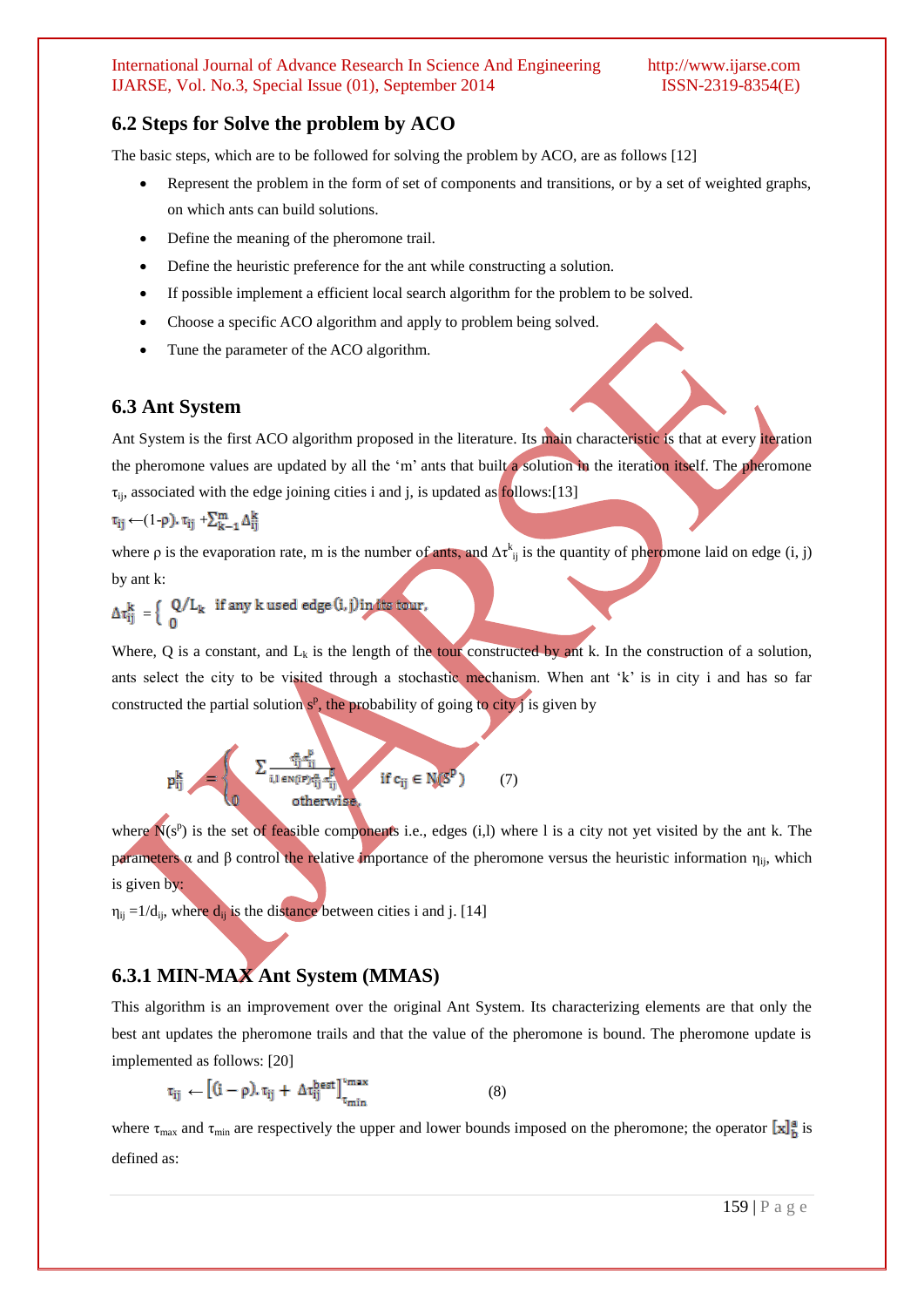$$
[x]_b^a = \begin{cases} a & \text{if } x > a, \\ b & \text{if } x < b, \\ x & \text{otherwise}; \end{cases}
$$

And  $\Delta \tau_{ii}^{\text{best}}$  is:

$$
\Delta \tau_{ij}^{\text{best}} = \begin{cases} 1/\mathcal{L}_{\text{best}} & \text{if } (i,j) \text{ belongs to best tour} \\ 0 & \text{otherwise} \end{cases}
$$

where  $L_{best}$  is the length of the tour of the best ant. This may be (subject to the algorithm designer decision) either the best tour found in the current iteration—iteration-best,  $L<sub>ib</sub>$  or the best solution found since the start of the algorithm i.e. best-so-far, Lbs or a combination of both. Concerning the lower and upper bounds on the pheromone values,  $\tau_{\min}$  and  $\tau_{\max}$ , they are typically obtained empirically and tuned on the specific problem considered. Nonetheless, some guidelines have been provided for defining *τ*min and *τ*max on basis of the analytical considerations defined earlier. [16]

# **6.4 Ant Colony System**

The most interesting contribution of ACS is the introduction of a local pheromone update in addition to the pheromone update performed at the end of the construction process (called offline pheromone update). The local pheromone update is performed by all the ants after each construction step. Each ant applies it only to the last edge traversed: [17]

$$
\tau_{ij} = (1 - \phi) \cdot \tau_{ij} + \phi \cdot \tau_0, \tag{10}
$$

where  $\phi \in (0, 1]$  is the pheromone decay **c**oefficient, and  $\tau_0$  is the initial value of the pheromone.[20]

The main goal of the local update is to diversify the search performed by subsequent ants during iteration by decreasing the pheromone concentration on the traversed edges, ants encourage subsequent ants to choose other edges and hence to produce different solutions. This makes it less likely that several ants produce identical solutions during one iteration. The offline pheromone update, similarly to MMAS, is applied at the end of each iteration by only one ant, which can be either the iteration-best or the best-so-far. However, the update formula is slightly different:

$$
\tau_{ij} \leftarrow \begin{cases} (1 - \rho)^j \tau_{ij} + \rho . \Delta \tau_{ij} & \text{if } (i,j) \text{ belongs to best tour,} \\ \tau_{ij} & \text{otherwise} \end{cases} \tag{11}
$$

As in MMAS,  $\Delta \tau_{ij} = 1/L_{best}$ , where L<sub>best</sub> can be either L<sub>ib</sub>or L<sub>bs</sub>. Another important difference between Ant Colony System and Ant System is in the decision rule used by the ants during the construction process. [18][19]

In Ant Colony System, the so-called pseudorandom proportional rule is used, the probability for an ant to move from city i to city j depends on a random variable q uniformly distributed over [0,1], and a parameter  $q_0$ ; if  $q \leq$  $q_0$ , then

$$
p_{ij}^k = \begin{cases} \sum_{i,l \in N(iP)\setminus \{i\}} \frac{e_{ij}^n, e_{ij}^p}{e_{ij}} & \text{if } c_{ij} \in N(S^P) \\ 0 & \text{otherwise,} \end{cases}
$$
 (12)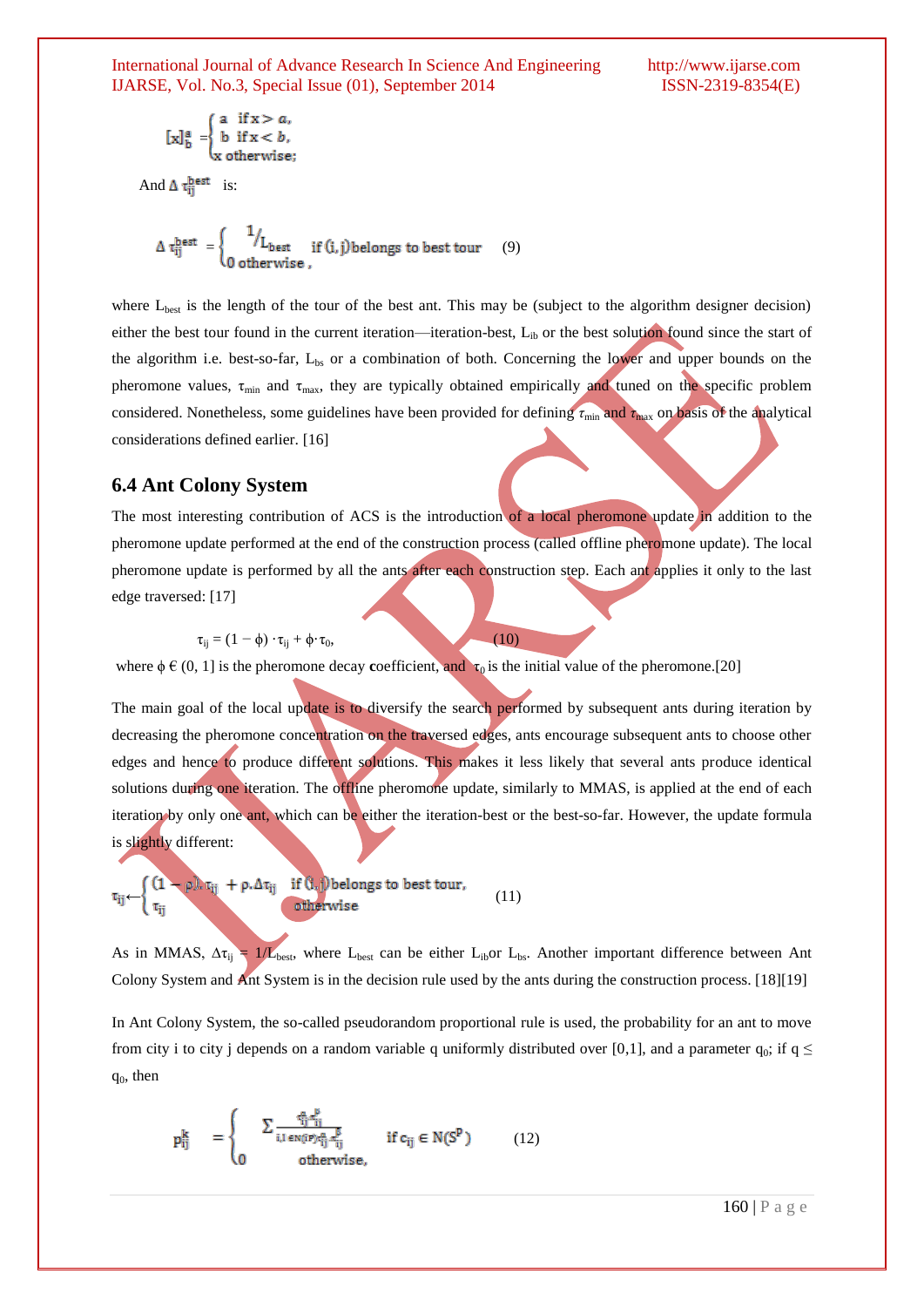# **VII RESULTS**

This paper solves the problem of parallel processor scheduling. It is analyzed that the final results of parallel processor scheduling using ant colony optimization technique are better than the results of heuristics that have been already developed earlier. We test the system for up to 500 jobs that are executing on the parallel machines.

# **7.1 Results of Heuristics**

|                  | VAL   | <b>VAL</b> | <b>VAL</b> | VAL    | VAL    |
|------------------|-------|------------|------------|--------|--------|
|                  |       | 2          | 3          |        | 5      |
| A <sub>1</sub>   | 7.897 | 8.9764     | 7.1234     | 9.8765 | 6.7453 |
| A <sub>2</sub>   | 8.899 | 7.8976     | 8.9907     | 5.4532 | 6      |
| A <sub>3</sub>   | 3.241 | 2.1342     | 4.3321     | 2.1311 | 4.6754 |
| DA1              | 9.877 | 7.8564     | 7.3521     | 8.3409 | 6.4409 |
| DA <sub>2</sub>  | 7.898 | 6.5643     | 5.3421     | 7.3452 | 8.9856 |
| DA3              | 3.214 | 2.1045     | 3.1232     | 1.5643 | 4.6867 |
| ACS <sub>1</sub> | 2.132 | 2.1001     | 1.9987     | 1.3342 | 3.0934 |

|  | Table 7.1 Result of Scheduling For 100 jobs |  |  |
|--|---------------------------------------------|--|--|
|  |                                             |  |  |

|                  | VAL   | VAL<br>2 | <b>VAL</b><br>3 | <b>VAL</b> | <b>VAL</b> |
|------------------|-------|----------|-----------------|------------|------------|
| A <sub>1</sub>   | 7.868 | 8.4532   | 7.8889          | 5.3421     | 9.5632     |
| A <sub>2</sub>   | 8.896 | 6.7843   | 8.9786          | 6.2311     | 6.3444     |
| A <sub>3</sub>   | 4.123 | 3.1232   | 3               | 1.9906     | 3.0568     |
| DA1              | 9.453 | 6.5543   | 8.4251          | 9.1765     | 6.3245     |
| DA2              | 8.923 | 8.1232   | 7.5643          | 4.1242     | 8.6421     |
| DA3              | 3.123 | 3.1096   | 2.7865          | 1.9874     | 2.3421     |
| ACS <sub>1</sub> | 2.134 | 1.2321   | 2.3339          | 1.0078     | 2.2222     |

Table 7.2 Result of Scheduling For 200 jobs

|                | VAL   | <b>VAL</b><br>2 | <b>VAL</b><br>3 | <b>VAL</b> | VAL    |
|----------------|-------|-----------------|-----------------|------------|--------|
| A1             | 4.563 | 6.6543          | 9.4532          | 6.6665     | 7.3421 |
| A2             | 6.765 | 6.7888          | 7.5643          | 7.5643     | 7.3421 |
| A <sub>3</sub> | 5.675 | 3.2213          | 5.6543          | 4.5632     | 4.5621 |
| DA1            | 8.895 | 8.6554          | 8.7865          | 9.7854     | 8.4654 |
| DA2            | 9.112 | 6.3452          | 5.6754          | 7.7644     | 5.6754 |
| DA3            | 4.445 | 3.2218          | 4.3211          | 2.1068     | 3.5632 |
| ACS1           | 4.401 | 2.4321          | 3.3305          | 1005       | 2.5612 |

**Table 7.3 Result of Scheduling For 300 jobs Table 7.4 Result of Scheduling For 400 jobs**

|                  | VAL   | VAL.<br>2 | <b>VAL</b><br>3 | VAL    | VAL<br>5 |  |  |
|------------------|-------|-----------|-----------------|--------|----------|--|--|
| A <sub>1</sub>   | 7.675 | 8.9653    | 5.5643          | 7.5652 | 8.7651   |  |  |
| A <sub>2</sub>   | 4.342 | 8.8865    | 7.6743          | 9.7633 | 7.7665   |  |  |
| A <sub>3</sub>   | 3.342 | 4.3421    | 2.4311          | 6.6572 | 5.7622   |  |  |
| DA1              | 8.46  | 6.6763    | 9.7897          | 7.0923 | 6.7687   |  |  |
| DA <sub>2</sub>  | 9.856 | 9.7643    | 8.4321          | 8.8328 | 7.7832   |  |  |
| DA3              | 3.332 | 4.4321    | 1.9087          | 5.5634 | 4.3421   |  |  |
| ACS <sub>1</sub> | 2.118 | 3.3211    | 1.0093          | 5.0012 | 4.3421   |  |  |

|                                              | <b>VAL</b> | <b>VAL</b><br>$\mathfrak{D}$ | <b>VAL</b><br>3 | <b>VAL</b> | VAL<br>5 |  |
|----------------------------------------------|------------|------------------------------|-----------------|------------|----------|--|
| A <sub>1</sub>                               | 9.876      | 6.9878                       | 8.6782          | 7.8217     | 9.8923   |  |
| A <sub>2</sub>                               | 7.821      | 7.7823                       | 6.7222          | 5.7323     | 8.8932   |  |
| A <sub>3</sub>                               | 4.819      | 3.0291                       | 3.2811          | 2.9218     | 4.9021   |  |
| DA1                                          | 7.219      | 8.8912                       | 9.8921          | 8.8921     | 7.8921   |  |
| DA <sub>2</sub>                              | 8.821      | 9.9218                       | 8.2187          | 7.8921     | 9.8922   |  |
| DA3                                          | 4.123      | 3.0191                       | 3.1111          | 2.1256     | 3.5421   |  |
| ACS1                                         | 3.711      | 2.1272                       | 1.4545          | 0.0919     | 0.8212   |  |
| Toble 7 5 Decult of scheduling for 500 jobs. |            |                              |                 |            |          |  |

**Table 7.5 Result of scheduling for 500 jobs**

\* RED COLOR: MAXIMUM LOSS VALUE SKY BLUE COLOR: MINIMUM LOSS VALUE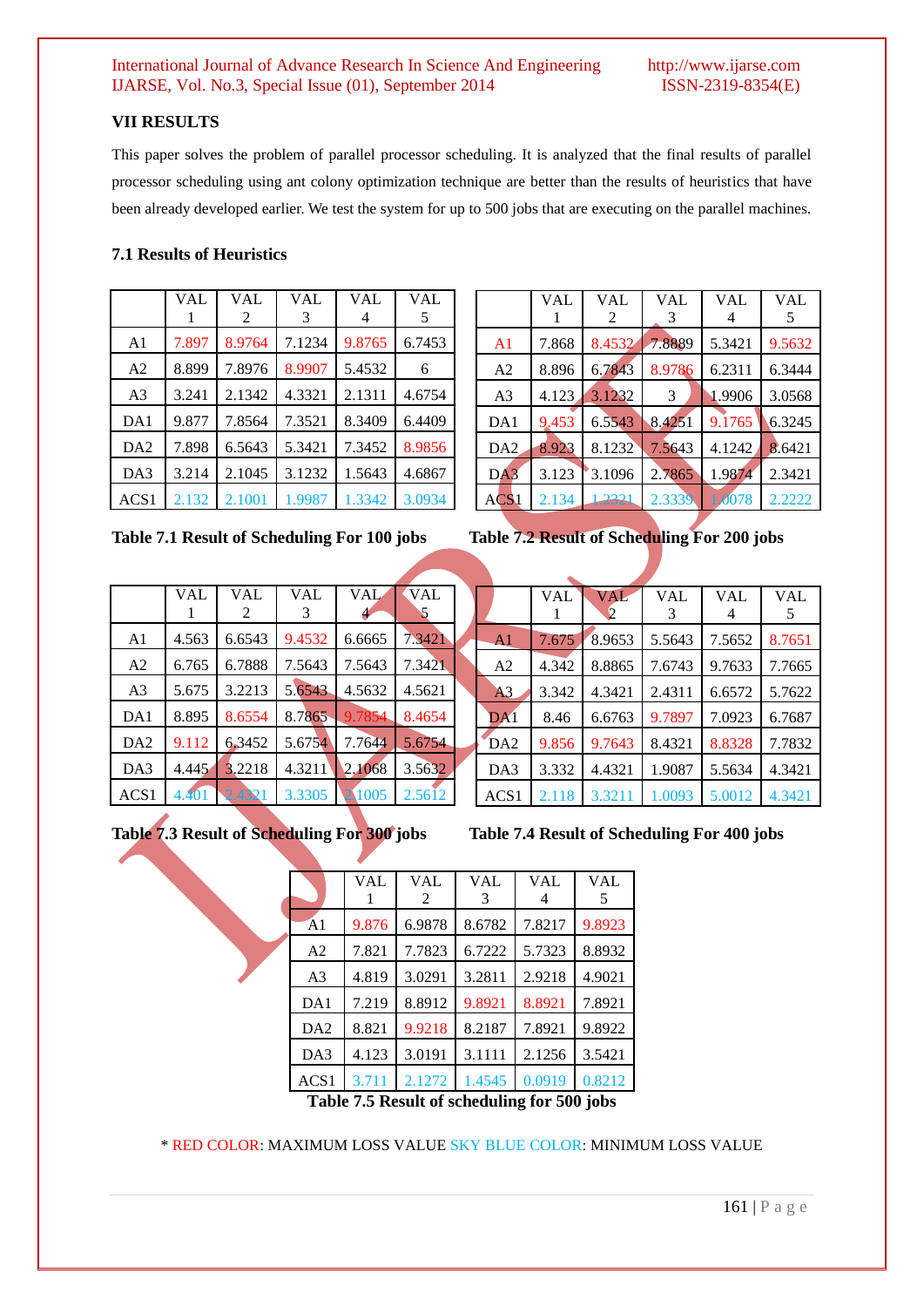# **VIII CONCLUSION**

In this paper the parallel machines scheduling problem with time dependent losses of job values has been investigated. It has been shown that the general version of the problem is strongly NP- hard and its single machine case is NP-hard .Therefore in order to solve the problem the use of branch and bound algorithm supported by some elimination properties which improve its efficiency. It delivers optimal solution of the instances of 25 jobs in a few minutes on the average, using some heurisitics algorithm with low computational complexities – O(nlogn) and O( $n^2$ ).

The experimentally analysis has revealed , that their efficiencies strongly depend on the instance size and the values of the problem parameters.However ,the analysis has delivered also a manner of choosing an appropriate algorithm in order to obtain near solutions.

At last comparison is made with ant colony algorithms and we conclude that ant colony gives more optimized result as compare to heuristics.

#### **REFERENCES**

- [1] Principles of sequencing and scheduling by Baker & Trietch, John Wiley & Sons 2009 ed.
- [2] Scheduling Theory, Algorithms and Systems 3/e Michael L Pine do Springer Press.
- [3] Bachman, A., Janiak,A.,2000. Minimizing maximum lateness under linear deterioration . European Journal of Operational Research 126,557-566.
- [4] The Many Facts of Natural Computing by Lila Kari & Rozenberg, Communications of the ACM, October 2008 ,Volume 51 ,Number 10
- [5] Adam Janiak 'Tomasz Krysiak ' Costas P. Pappis 'Theodore G. Voutsinas "A scheduling problem with job value given as a power function of their completion time<sup>?</sup>
- [6] Ant Colony optimization Marco Dorigo, Mauro Birattari, and Thomas St¨utzle Universi´e Libre de Bruxelles
- [7] Neumann, J. The Computer and the Brain. Yale University Press, 1958.
- [8] Brunc, J.L., Coffman, E.G., Sethi,R.,1974. Scheduling independent tasks to reduce mean finishing time. "C.E., Kovalyov. M.Y., 1995. Single machine batch scheduling with deadlines and resources dependent processing times. Operations Research letters 17, 243-249.
- [9] Koza, J. Genetic Programming: On the Programming of Computers by Means of Natural Selection. MIT Press, 1992.
- [10] Cheng T.C.E., Liu. Parallel machine scheduling to minimize the sum of quadratic completion times.
- [11] Della Croce, F., Szware. The Many Facets of Natural Computing by Lila Kari & Rozenberg, Communications of the ACM,October 2008 ,Volume 51 ,Number 10
- [12] Ant Colony System: A Cooperative Learning Approach to the Traveling Salesman Problem by Marco Dorigo, Senior Member, IEEE, and Luca Maria Gambardella, Member, IEEE.
- [13]Single processor scheduling using ant colony optimization, Reena Thakur & Patel, IEEE 2012
- [14] Adam Janiak 'Tomasz Krysiak ' Costas P. Pappis 'Theodore G. Voutsinas "A scheduling problem with job value given as a power function of their completion time"
- [15] Kuan Yeu Wong, Phen Chiak "A new minimum pheromone threshold strategy (MPTS) for max–min ant system" Applied Soft Computing, Elsevier June 2009